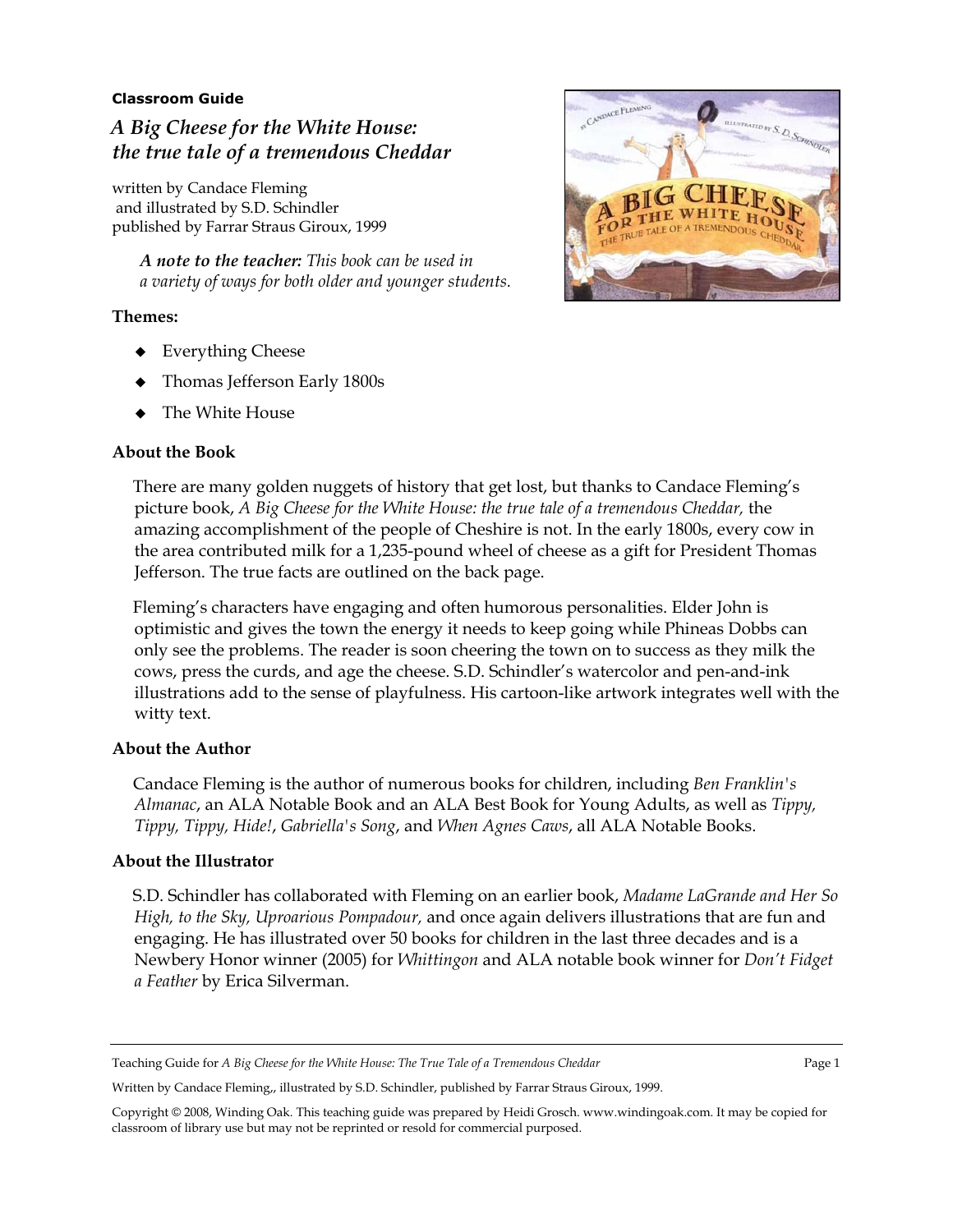# **Things to think about before you read the book**

- Do you know how cheese is made?
- How many different kinds of cheese have you tasted? How many can you name?
- How often do you eat cheese? Did you know that there are many countries that eat cheese with bread for breakfast almost every day?
- This story is about a town having an idea and then making it happen, even though it seemed impossible. Can you think of any other things that exist now that someone once thought impossible? (Note to the teacher: For example, computers and cell phones, frozen foods, and space travel. Everything begins as an idea.)
- Have you ever heard of Thomas Jefferson? Who was he? (Third President of the United States from 1801-1809).
- The people in this story had to travel by horse and wagon to get from their town to Washington D.C. in the middle of the winter. How many ways of travel/transportation can you list? (Note to the teacher: include things like walking, sleds, canoes , bicycles etc… Challenge the students to think of ways people travel/transport goods in other countries as well; i.e., rickshaws, gondolas, camels).

# *Everything Cheese*

# **The History of Cheese**

There's a story that many tell about the origins of cheese. An Arabian nomad was traveling though the desert about 7000 B.C. He had filled a sheep's stomach with milk (an oldfashioned thermos) and hours later when he stopped to take a drink, he discovered that the milk had turned into solid white lumps. Hungry and curious, he tried these curds and the rest, as they say, is history.

Something like this is probable since around that time humans were beginning to breed livestock and milk domestic animals. It's also likely that the first type of cheese was a form of sour milk. A similar cheese is still eaten in the Middle East today. Making cheese is a good way to preserve milk in hot climates, when animals aren't producing and transporting milk is difficult. Archeologists have found tall jars used for storing cheese as far back as 6000BC. Milk-curdling containers dating back to 5000 BC have been found on the shores of Lake Neufchatel, Switzerland.

The Bible has many references to cheese, as do early Roman texts. Though cheese production came to a bit of a standstill when the Roman Empire fell (about 400 AD), European monks began making it again during the Middle Ages and soon it was available throughout Europe. Soon individual towns became known for the particular type of cheese they made there. The first recorded cooperative (farmers pooling their resources so they can have a larger production) came together in Déservilliers, France in 1267.

Teaching Guide for *A Big Cheese for the White House: The True Tale of a Tremendous Cheddar* Page 2

Written by Candace Fleming,, illustrated by S.D. Schindler, published by Farrar Straus Giroux, 1999.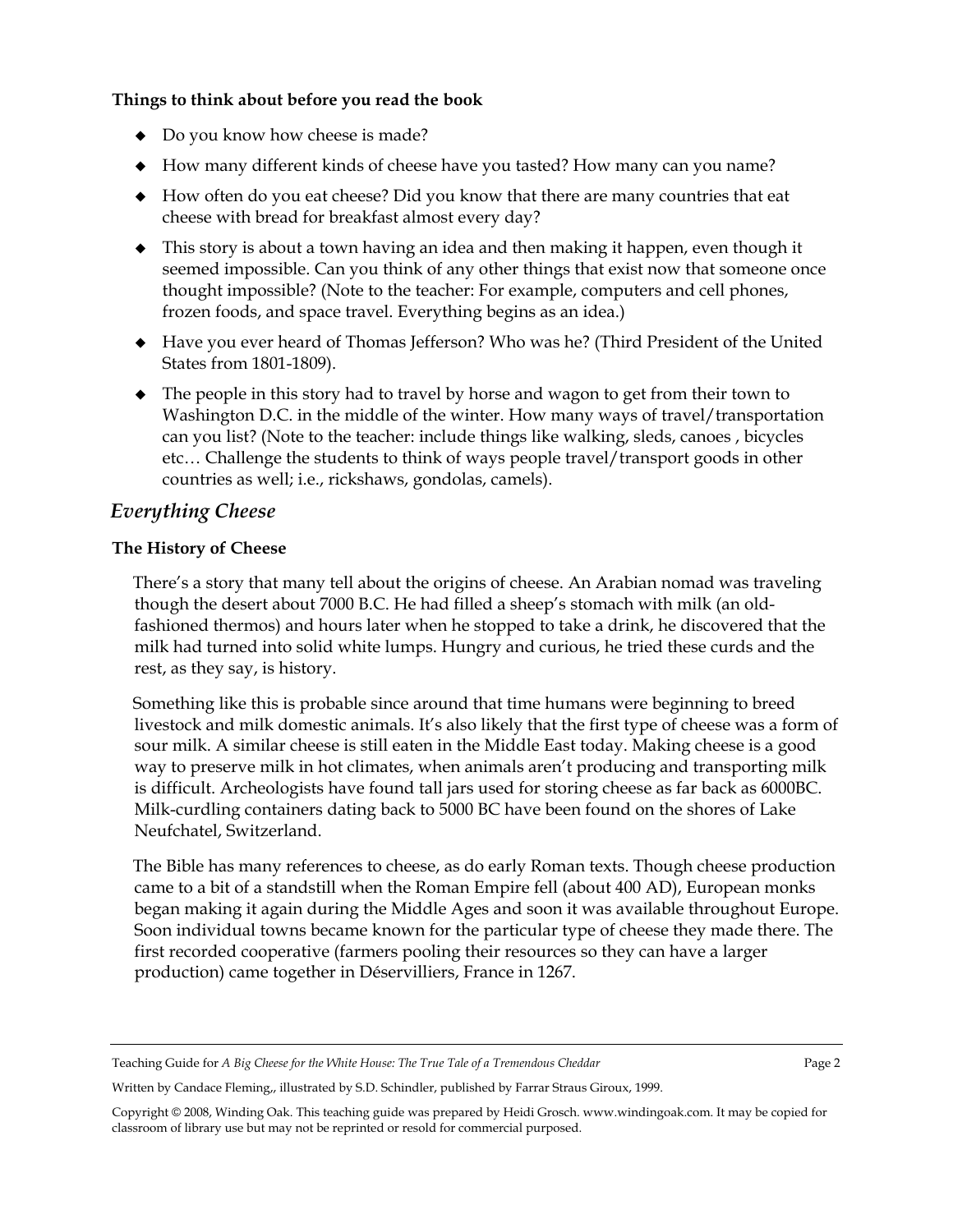### **How does one make cheese?**

There are hundreds of distinct varieties of cheese produced and consumed around the world today. All are made with different recipes and techniques.

# **THE PROCESS**

- 1. First you need **milk**. It can come from any kind of animal including cows, sheep, goats, water buffalo, and even camels or reindeer.
- 2. **Curdling** is next. This process separates the solids (curds) from the liquids (whey). Cheese makers add a lactic starter (a special strain of lactic acid bacteria), rennet (an enzyme which traditionally comes from the lining of a calf's stomach), or both, to begin the curdling process.
- 3. Next the **liquid** (whey) is **separated from the solids** (curds) and the curd is allowed to **rest** or "set up," allowing the bacteria to multiply and the flavor of the cheese to develop.
- 4. Most cheeses are then **shaped**. The curds are pressed into a form or mold and squeezed to remove as much liquid as desired by the cheesemaker. Any extra color, herbs or salt is added during this process.
- 5. Finally it is time to **wait**. This is called **ripening**. The cheese is carefully monitored and experts at cheese aging (called "affineurs") watch the moisture, temperature, and oxygen levels, all of which affect the texture, flavor, and smell of the cheese.

For more on the history of cheese and how to make it, as well as a variety of other cheese related information, go to *www.ilovecheese.co.uk*

# **Fun Facts about Cheese**

*Note to the teacher: The facts are listed first, followed by a question relating to the fact written in italics. This is for the classroom activity: "True and False" game.* 

- Each spring, locals from Stilton, Peterborough hold a rolling race with giant wheels of Stilton. *(What is a game or event using cheese?)*
- Caerphilly cheese was once a traditional lunch for Welsh coal miners. *(Who traditionally ate cheese for lunch?)*
- In 1987, a 1,400-year-old piece of cheese was unearthed in a Tipperary bog in Ireland. It was still edible. *(What is the oldest cheese ever found and where was it?)*
- King Henry II declared Cheddar to be the best cheese in Britain. *(What is the best cheese in Britain?)*
- Cheddar cheese gets its color from "annatto," a natural, flavorless dye that comes from annatto seeds (from a tree in South America). *(How does cheddar cheese get its color?)*

Written by Candace Fleming,, illustrated by S.D. Schindler, published by Farrar Straus Giroux, 1999.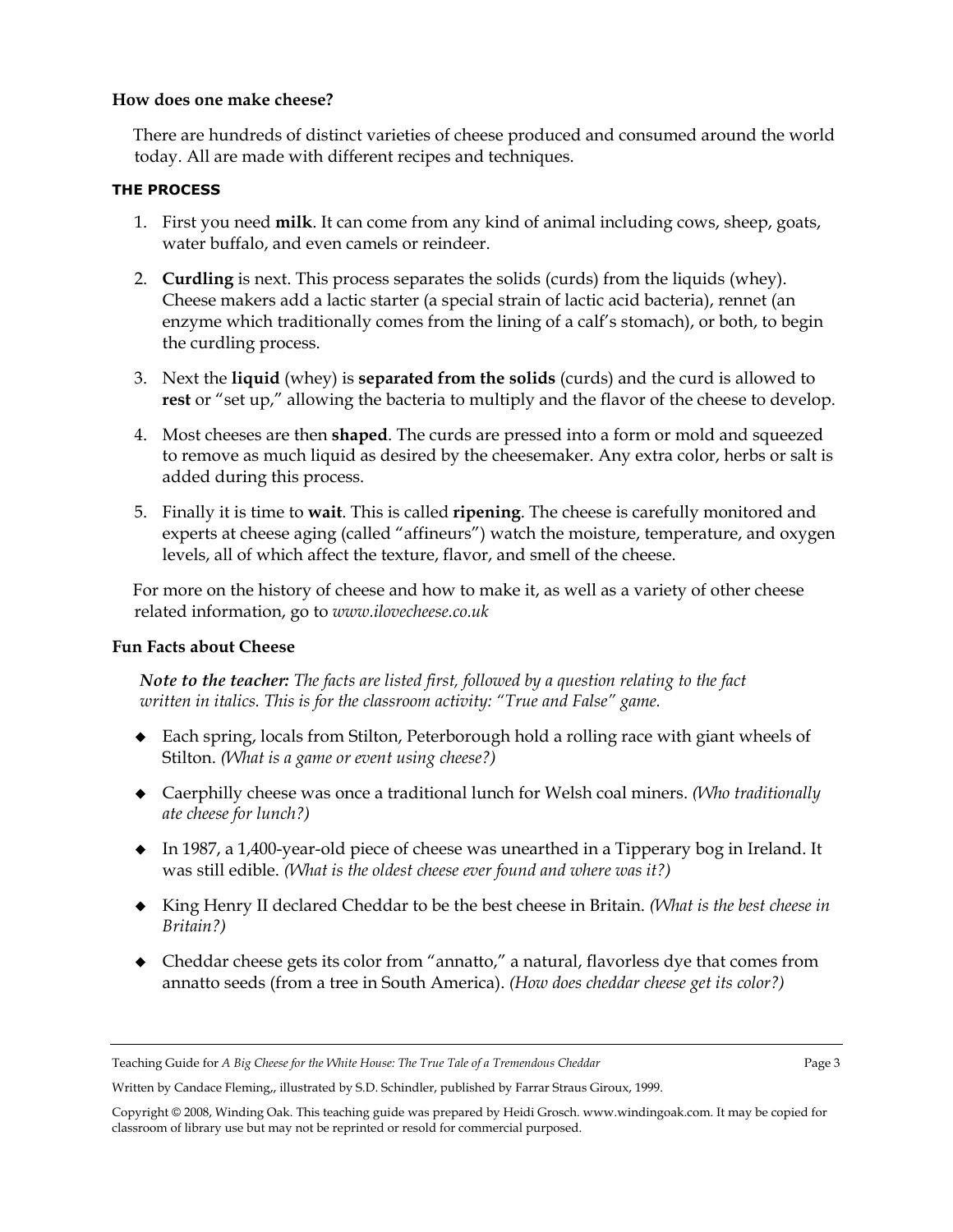- More cheese is made in the United States than any other country—about 6,717,000,000 pounds of it per year. *(Which country makes the most cheese and how much do they make a year?)*
- Eating a piece of cheese after a sugary snack can actually help restore minerals to tooth enamel and protect against tooth decay. *(How is cheese good for you?)*
- A giant wheel of Cheddar cheese was given to England's Queen Victoria (1837-1901) for a wedding gift. It weighed over 1000 pounds (a normal wheel of Cheddar cheese weighs 60-75 pounds). *(Who got a gift of cheese and how much did it weigh?)*
- Almost 90% of all the cheese sold in the United States is classified as some type of Cheddar cheese. *(What is the most common cheese in the United States?)*
- Carrot juice and marigold petals are sometimes used to color cheeses. *(What plants are used to color cheese?)*
- Each year, every person in the US eats approximately 33 pounds of cheese (Food and Agricultural Organization of the UN). *(How much cheese does a person in the US eat each year?)*
- Denmark eats the most cheese: 63 pounds per person per year. Greece is #2 (57 pounds) and France is #3 (54 pounds). *(Which country in the world eats the most cheese?)*

# **A CLASSROOM ACTIVITY: TRUE AND FALSE GAME**

*A note to the teacher: The facts and the questions relating to the facts are found in an earlier section of this teaching guide: "Fun Facts about Cheese."* 

- 1. Divide the class into small groups and give each group a list of cheese fun facts.
- 2. Have groups write their facts on a note card, one fact per card. Write true on those cards.
- 3. Now each group has to come up with a false fact using the question listed after each true fact. Write their new "facts" on a note card, one fact per card. Write false on those note cards.
- 4. Put the groups together to play the game. Each team takes turns reading their facts and guessing whether it is "true" or "false." Remind each team to mix up the facts so they aren't reading them in order and they aren't reading just true or just false facts together. Each correct answer gets one point. The team with the most points at the end wins.

### **Materials Needed:** Note cards

Written by Candace Fleming,, illustrated by S.D. Schindler, published by Farrar Straus Giroux, 1999.

Teaching Guide for *A Big Cheese for the White House: The True Tale of a Tremendous Cheddar* Page 4

Copyright © 2008, Winding Oak. This teaching guide was prepared by Heidi Grosch. www.windingoak.com. It may be copied for classroom of library use but may not be reprinted or resold for commercial purposed.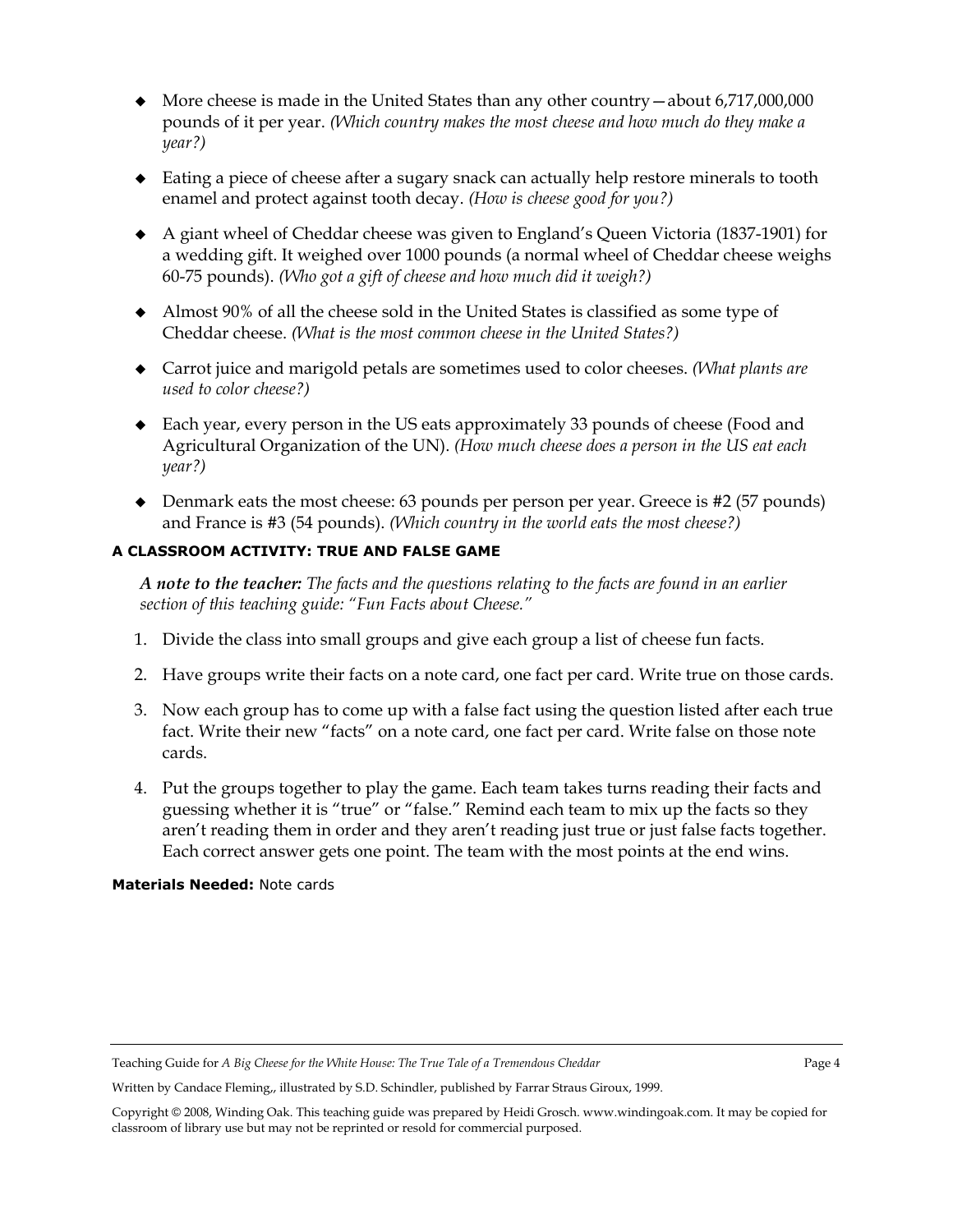#### **A CLASSROOM ACTIVITY FOR OLDER STUDENTS: CHEESY EXPRESSIONS AND FAMOUS CHEESE**

Match the expression of famous cheese with the correct explanation or definition.

| <b>SAY CHEESE</b>          | NURSERY RHYMES SAY IT IS MADE OF GREEN<br><b>CHEESE</b>  |
|----------------------------|----------------------------------------------------------|
| LITTLE MISS MUFFET         | THE THING YOU SAY SO YOU WILL SMILE<br>FOR THE CAMERA    |
| THAT'S CHEESY              | SAT ON A TUFFET, EATING HER CURDS AND<br><b>WHEY</b>     |
| THE BIG CHEESE             | MEANS THE SAME THING AS PASSING GAS<br>OR FARTING        |
| <b>MACARONI AND CHEESE</b> | NOODLES MADE FAMOUS BY KRAFT                             |
| <b>CHEESE HEAD</b>         | THAT'S SILLY                                             |
| <b>CUT THE CHEESE</b>      | <b>FANS OF THE WISCONSIN GREEN BAY</b><br><b>PACKERS</b> |
| THE MOON                   | THE BOSS                                                 |

### **The answers**

- Say Cheese ............................ The thing you say so you will smile for the camera
- Little Miss Muffet ................ Sat on a tuffet, eating her curds and whey
- That's cheesy ........................ That's silly
- The big cheese ..................... The boss
- Macaroni and cheese ........... Noodles made famous by Kraft
- Cheese Head ....................... Fans of the Wisconsin Green Bay packers
- Cut the cheese ...................... Means the same thing as passing gas or farting
- The Moon...............................Nursery rhymes say it is made of green cheese

Teaching Guide for *A Big Cheese for the White House: The True Tale of a Tremendous Cheddar* Page 5

Written by Candace Fleming,, illustrated by S.D. Schindler, published by Farrar Straus Giroux, 1999.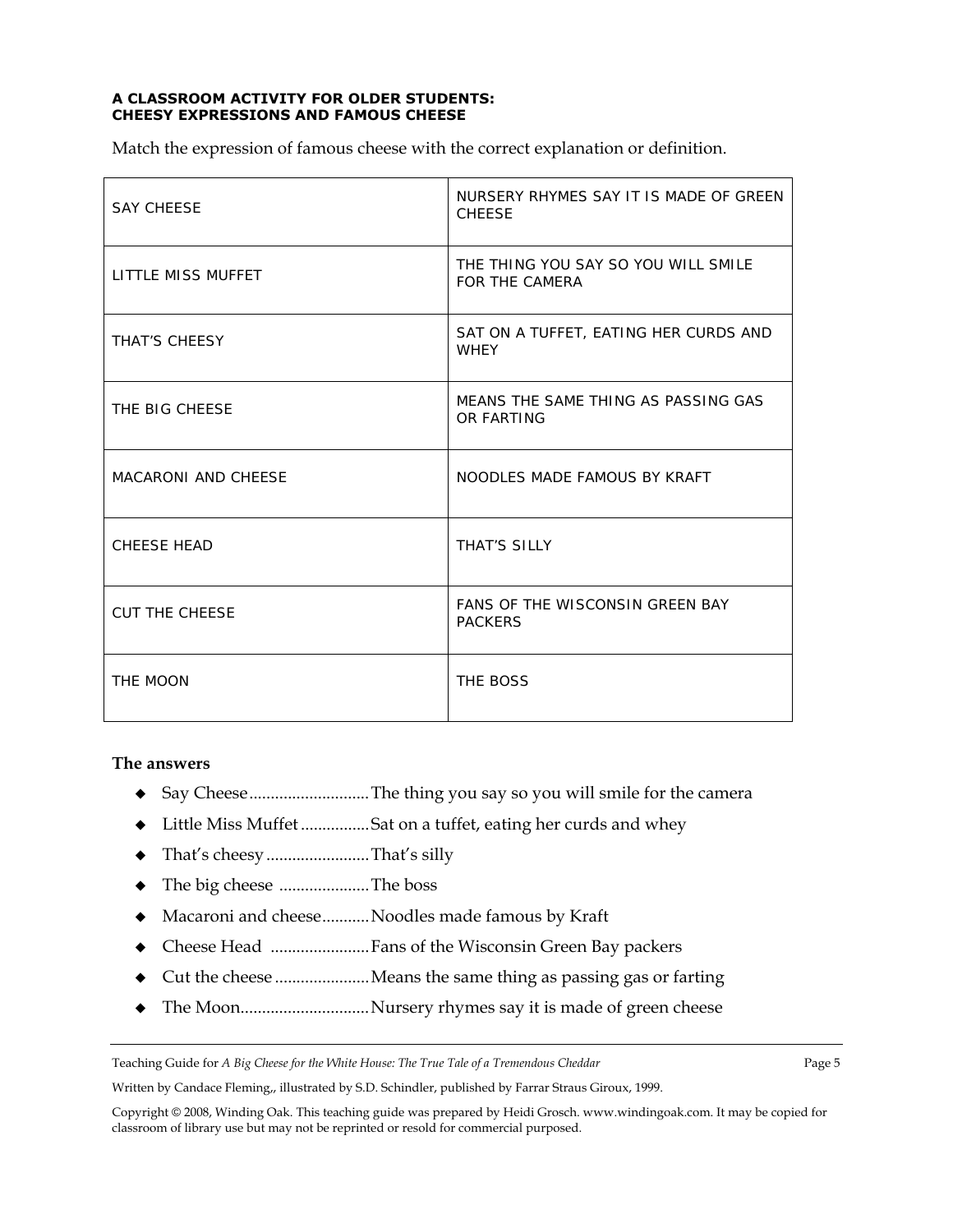| <b>COUNTRY</b>         | <b>CHEESE NAME</b> | <b>CHEESE DESCRIPTION</b>                                                            |
|------------------------|--------------------|--------------------------------------------------------------------------------------|
| Afganistan             | Kadchgall          | a hard cheese made from sheep (or camel) milk                                        |
| Adelaide,<br>Australia | Woodside Cabecou   | a soft, mushroomy flavored cheese created by Paula Jenkins<br>with a 45% fat content |
| India                  | Bandal             | the curds of this soft cheese are separated using lemon juice                        |
| <b>United States</b>   | Pepper Jack        | inspired by Monterey Jack cheese with dried pepper flakes                            |
| Norway                 | Geitost            | the caramel-colored national cheese of this country                                  |
| Great Britain          | Capricorn Goat     | an award winning, slightly-chalky cheese                                             |
| Germany                | Ouark              | a moist, white cheese sold in pots; said to date back to the<br>Iron Age             |
| Denmark                | Cream Havarti      | the most popular cheese in the country that eats the most<br>cheese in the world     |
| Greece                 | Xynotyro           | a hard, flaky cheese that melts in the mouth                                         |
| Israel                 | Lebbene            | shaped into small balls, eaten when it is almost liquid                              |

### **A CLASSROOM ACTIVITY FOR ANY AGE: GLOBAL CHEESE**

There are many different ways you can use this global cheese chart:

1. Write the country, cheese name, and cheese description on index cards, one thing per card. Using a different colored card for each category makes it easier. You can also put a different colored dot on each card (i.e., country is blue, cheese name is yellow, cheese description is red). This will make the game easier to play.

Options for playing the game: Match the cheese with the country or the cheese name with the cheese description. For older students, they can match all three categories.

2. This can be played like the game "concentration." Put all the cards on the table face down (use only two of the three categories). Students turn over two cards. If they make a correctly they get one point and can go again. If they don't, turn the cards face down again. It is the next players turn. Students can work in teams.

Give each group of students a set of cards. Have them put the correct sets together. First group with 100% wins.

- 3. Talking about the different cheeses in different countries can be a good introduction to discussing similarities and differences with other countries around the world.
- 4. Ask the students in your class what cheeses they like to eat at home.
- 5. Taste different cheeses and have students come up with their own names and descriptions.

**Materials needed:** note cards, cheese if doing the tasting option, global cheese chart

Written by Candace Fleming,, illustrated by S.D. Schindler, published by Farrar Straus Giroux, 1999.

Teaching Guide for *A Big Cheese for the White House: The True Tale of a Tremendous Cheddar* Page 6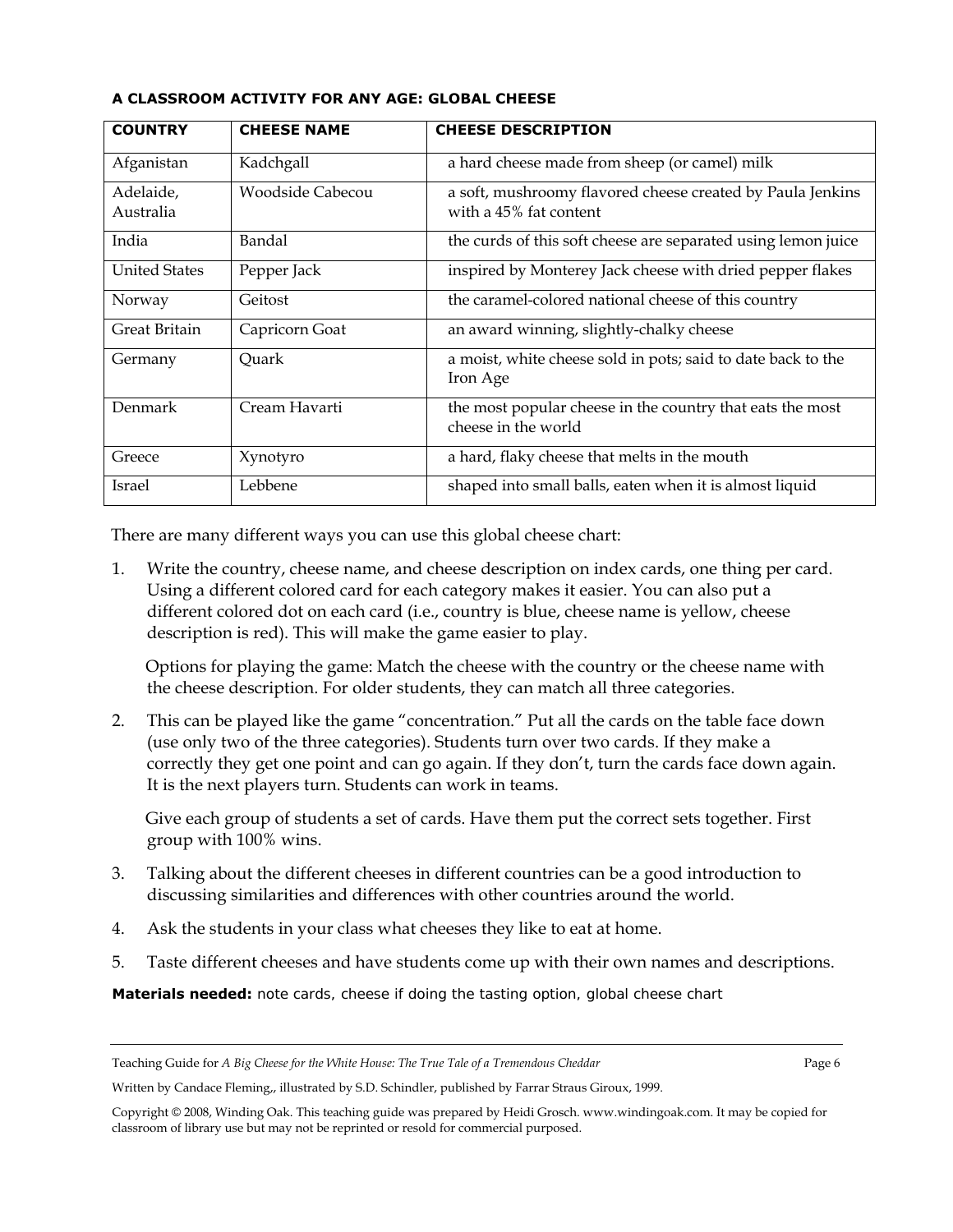### **A CLASSROOM ACTIVITY FOR OLDER STUDENTS: CHEESY QUOTES FROM FAMOUS FOLKS**

- 1. Hand out the Cheesy Quotes or write them on the board.
- 2. As a group, talk about what they might mean.
- 3. Have each student write a story or poem with one of the quotes as inspiration.

# **THE QUOTES:**

- "[Age is something that doesn't matter, unless you are a](http://thinkexist.com/quotation/age_is_something_that_doesn-t_matter-unless_you/170033.html) **cheese**." —Billie Burke, American actress 1885-1970
- "I don't want the **cheese**[, I just want to get out of the trap.](http://thinkexist.com/quotation/i_don-t_want_the_cheese-i_just_want_to_get_out_of/157840.html)" —Spanish proverb
- "[The early bird gets the worm, but the second mouse gets the](http://thinkexist.com/quotation/the_early_bird_gets_the_worm-but_the_second_mouse/211782.html) **cheese**." —Jon Hammond, American radio personality
- "**Cheese**[—milk's leap toward immortality.](http://thinkexist.com/quotation/cheese-milk-s_leap_toward_immortality/201334.html)" —Clifton Fadiman, American radio host, author and editor, 1904-1999
- "What happens to the hole when the **cheese** is gone?" —Bertolt Brecht, German poet, playwright, and theater director

# **A CLASSROOM ACTIVITY FOR YOUNGER STUDENTS: SONGS AND RHYMES**

Sing or recite the following rhymes and songs together as a class, using actions if you wish.

### **Little Miss Muffet** (nursery rhyme)

*Little Miss Muffet, sat on a tuffet Eating her curds and whey. When along came a spider, and sat down beside her And frightened Miss Muffet away.* 

(a tuffet is a lump of earth covered in grass; curds and whey are the lumps and liquid of cottage cheese)

Teaching Guide for *A Big Cheese for the White House: The True Tale of a Tremendous Cheddar* Page 7

Written by Candace Fleming,, illustrated by S.D. Schindler, published by Farrar Straus Giroux, 1999.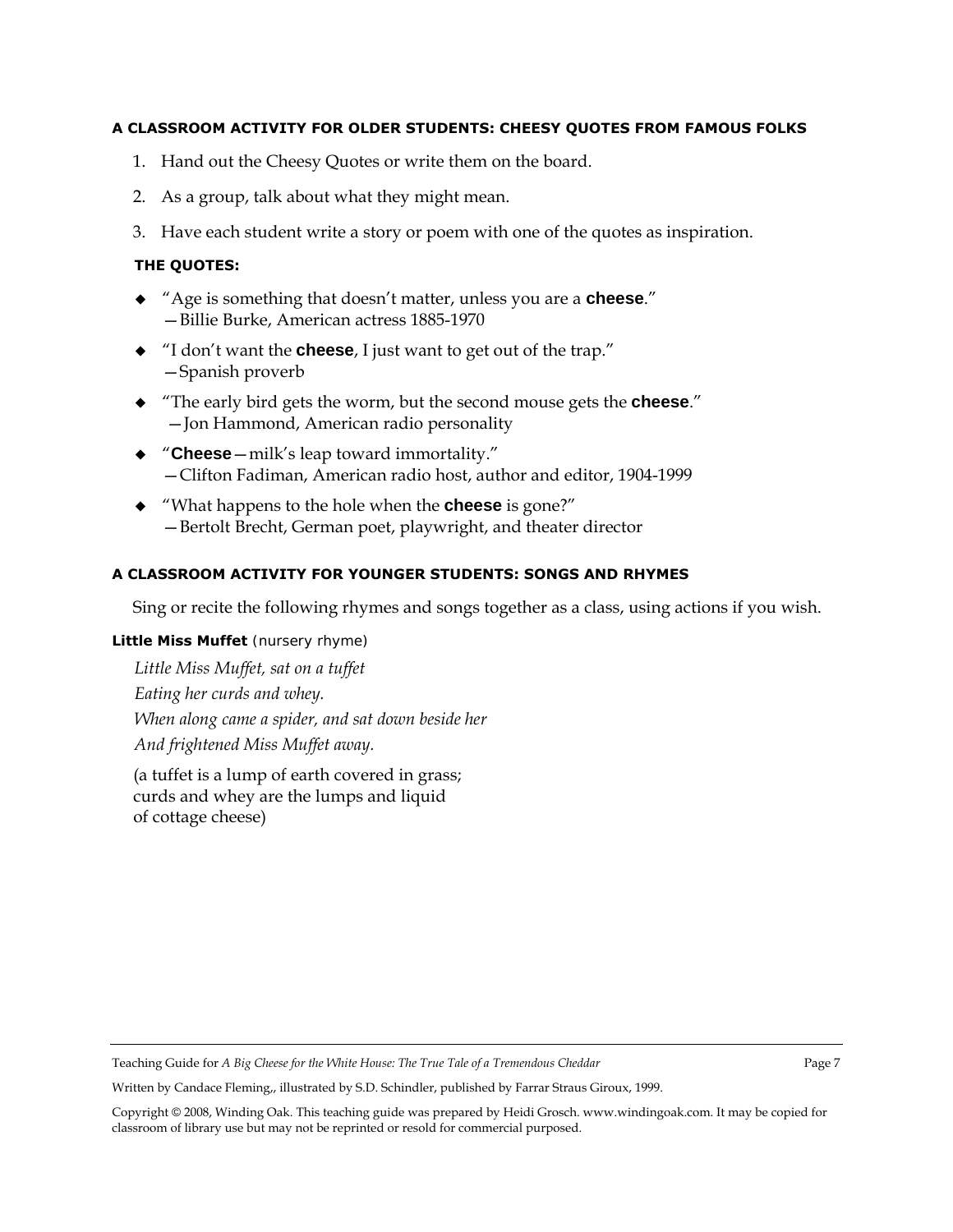#### **Aiken Drum** *(modern version of the traditional Scottish tune—for music and traditional lyrics go to:* [www.contemplator.com/scotland/aikendrm.html](http://www.contemplator.com/scotland/aikendrm.html)*)*

(chorus) In the moon, in the moon,

There was a man lived in the moon,

And his name was Aiken Drum.

- 1. And he played upon a ladle, A ladle, a ladle, He played upon a ladle, And his name was Aiken Drum.
- 2. And his hair was made of spaghetti, Spaghetti, spaghetti, His hair was made of spaghetti, And his name was Aiken Drum. (chorus)
- 3. And his eyes were made of meatballs, Meatballs, meatballs, His eyes were made of meatballs, And his name was Aiken Drum. (chorus)
- 4. And his mouth was made of pizza, Pizza, pizza, His mouth was made of pizza, And his name was Aiken Drum. (chorus)
- 5. And his coat was made of roast beef, Roast beef, roast beef, His coat was made of roast beef, And his name was Aiken Drum. (chorus)
- 6. And his hat was made of good cream cheese, Good cream cheese, good cream cheese, And his hat was made of good cream cheese, And his name was Aiken Drum. (chorus)
- 7. And he played upon a ladle, A ladle, a ladle, He played upon a ladle, And his name was Aiken Drum.



Teaching Guide for *A Big Cheese for the White House: The True Tale of a Tremendous Cheddar* Page 8

Written by Candace Fleming,, illustrated by S.D. Schindler, published by Farrar Straus Giroux, 1999.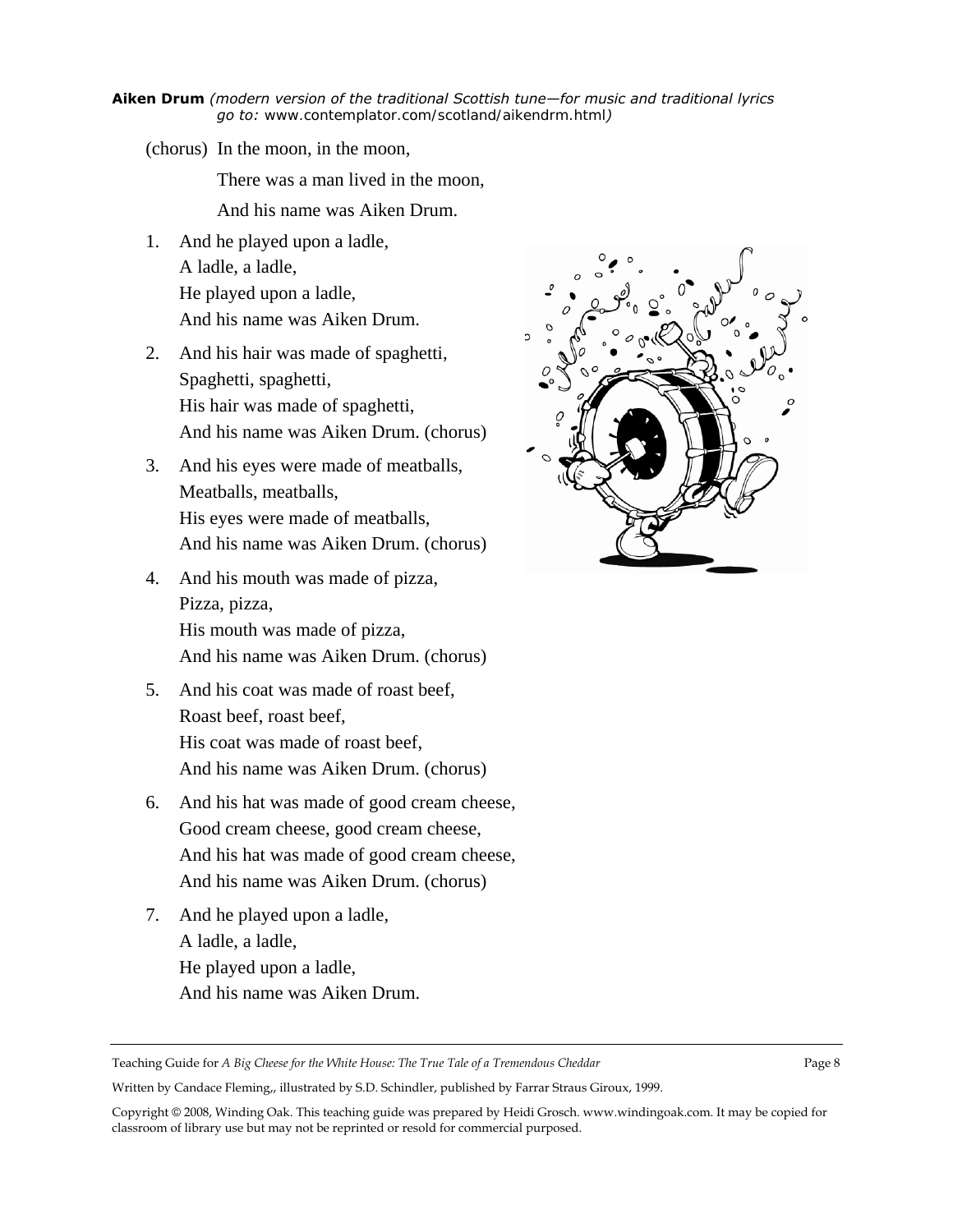#### **The Farmer in the Dell** (music and lyrics at: kids.niehs.nih.gov/lyrics/farmer.htm)

The farmer in the dell, the farmer in the dell, Hi-ho, the derry-o, the farmer in the dell.

The farmer takes a wife, the farmer takes a wife, Hi-ho, the derry-o, the farmer takes a wife.

The wife takes a child, the wife takes a child, Hi-ho, the derry-o, the wife takes a child.

The child takes a nurse, the child takes a nurse, Hi-ho, the derry-o, the child takes a nurse.

The nurse takes a cow, the nurse takes a cow, Hi-ho, the derry-o, the nurse takes a cow.

The cow takes a dog, the cow takes a dog, Hi-ho, the derry-o, the cow takes a dog.

The dog takes a cat, the dog takes a cat, Hi-ho, the derry-o, the dog takes a cat.

The cat takes a rat, the cat takes a rat, Hi-ho, the derry-o, the cat takes a rat.

The rat takes the cheese, the rat takes the cheese, Hi-ho, the derry-o, the rat takes the cheese.

The cheese stands alone, the cheese stands alone, Hi-ho, the derry-o, the cheese stands alone.

### **The "Farmer in the Dell" game**

At least 10 children form a circle around the Farmer, who stands in the center of the circle. Everyone sings. At the end of the first verse, the farmer chooses someone from the circle to be the Wife. At the end of the second verse the Wife chooses someone to be the Child and so on. The last person in the circle is the Cheese and gets to be the farmer in the next game.

Teaching Guide for *A Big Cheese for the White House: The True Tale of a Tremendous Cheddar* Page 9

Written by Candace Fleming,, illustrated by S.D. Schindler, published by Farrar Straus Giroux, 1999.

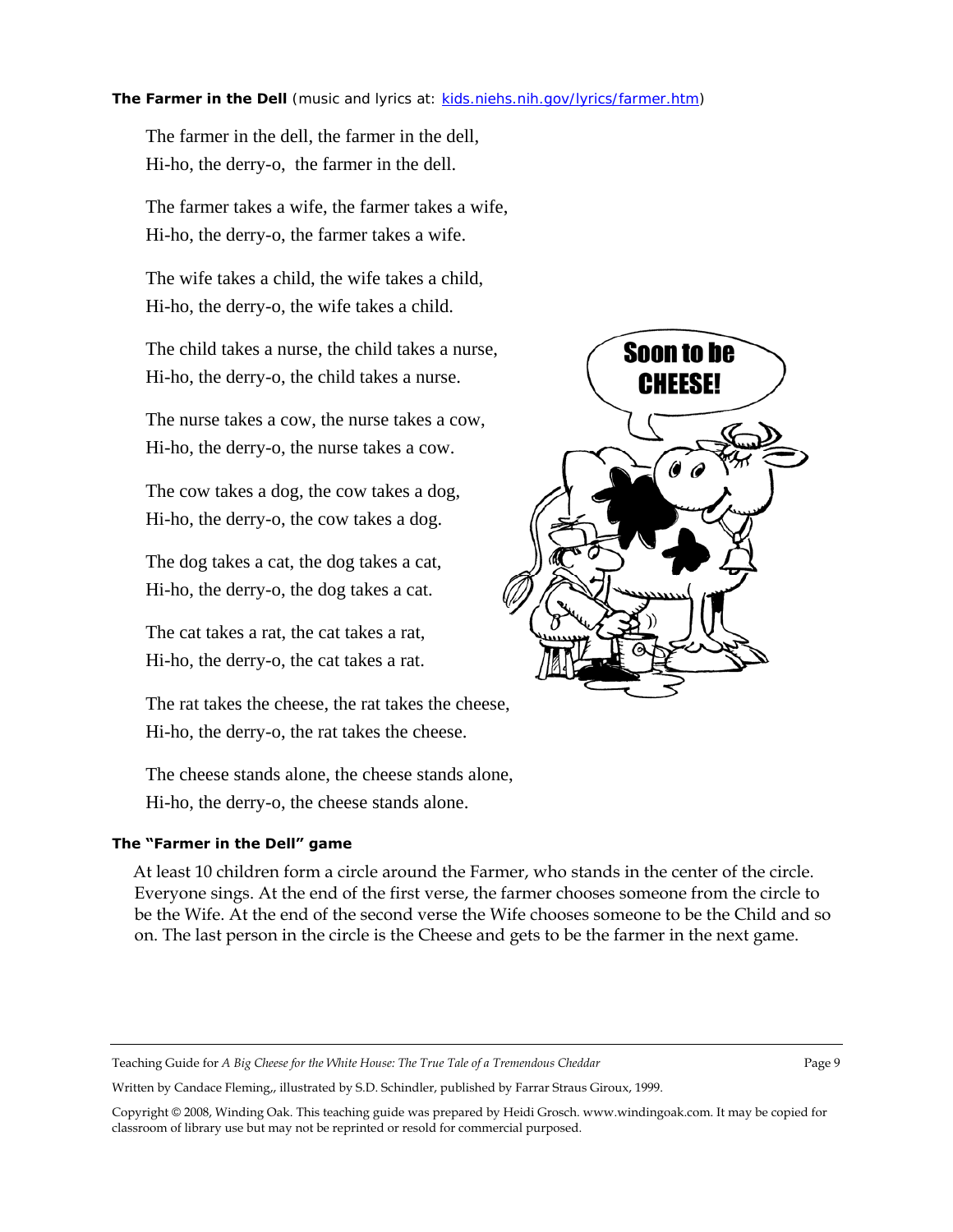# **A bit about the real history in the story**

Cheshire, Massachusetts was first settled in 1766 and was officially incorporated in 1793. It is named after [Cheshire](http://en.wikipedia.org/wiki/Cheshire), [England.](http://en.wikipedia.org/wiki/England) When Thomas Jefferson was running for the office of President, Cheshire was the only town in Berkshire County to favor him, so when he won the election they wanted to show their support in a very big way.

Because Cheshire, like their namesake, specialized in dairying and making cheese, they decided to send a gift of Cheshire cheese to President Jefferson using curds from every farmer in town. The [result was a wheel of cheese](http://en.wikipedia.org/wiki/Cheshire_Mammoth_Cheese) four feet in diameter, 18 inches thick, and weighing 1,235 pounds (560 kg). It was moved on a sled, drawn by six horses, and boat to [Washington, D.C.](http://en.wikipedia.org/wiki/Washington%2C_D.C.) One of two monuments in Cheshire commemorates the cheese; the other memorializes the founders of the town.

# **A CLASSROOM ACTIVITY FOR OLDER STUDENTS: Doing the impossible**

- 1. Look through a *Guiness Book of World Records*. What impossible things have people done? (for resources go to: [www.guinnessworldrecords.com](http://www.guinnessworldrecords.com/), official site of the *Guiness Book of World Records*).
- 2. Now think about history. What seemingly impossible things have people done? (walking on the moon, inventing computers, finding a cure for polio)
- 3. Challenge your students to think of a big dream they have. In a story or poem, write about that dream and think about ways that they could accomplish it.

### **Curriculum connections:**

writing, history, team work, social skills, literature

Teaching Guide for *A Big Cheese for the White House: The True Tale of a Tremendous Cheddar* Page 10

Written by Candace Fleming,, illustrated by S.D. Schindler, published by Farrar Straus Giroux, 1999.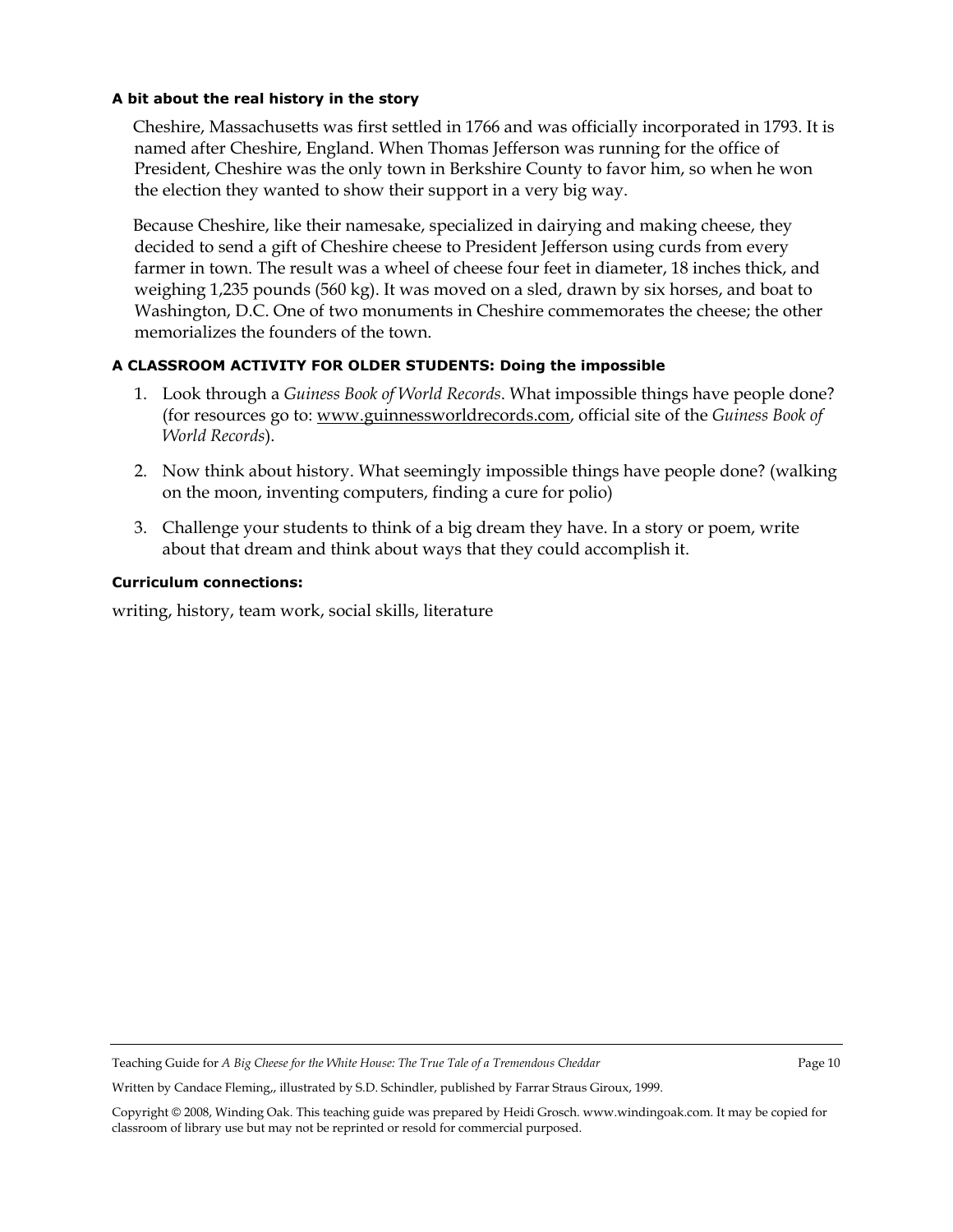# *The White House*

# **White House fast facts:**

- 1. President Washington (and Washington D.C., city planner Pierre L'Enfant) chose the site for the White House.
- 2. James Hoban designed the White House after winning a design contest for it.
- 3. The first cornerstone was laid in October of 1792.
- 4. President John Adams (president #2) and his wife, Abigail, were the first family to live in the White House.
- 5. The White House is the only private residence of a head of state throughout the world that is open to the public, free of charge.
- 6. The White House has survived two fires; one at the hands of the British in 1814 (during the war of 1812) and another in the West Wing in 1929, while Herbert Hoover was President.
- 7. Thomas Jefferson held the first Inaugural open house in 1805. Many of those who attended the swearing-in ceremony at the U.S. Capitol simply followed him home, where he greeted them in the Blue Room.
- 8. President Jefferson opened the White House up for public tours, and it has remained open, except during wartime, ever since.
- 9. President Jefferson welcomed visitors to annual receptions on New Year's Day and on the Fourth of July. Receptions on New Year's Day and the Fourth of July continued to be held until the early 1930s.
- 10. There are 132 rooms, 35 bathrooms, and 6 levels in the Residence. There are also 412 doors, 147 windows, 28 fireplaces, 8 staircases, and 3 elevators.
- 11. At various times in history, the White House has been known as the "President's Palace," the "President's House," and the "Executive Mansion." President Theodore Roosevelt officially gave the White House its current name in 1901.
- 12. With five full-time chefs, the White House kitchen is able to serve dinner to as many as 140 guests and hors d'oeuvres to more than 1,000.
- 13. The White House requires 570 gallons of paint to cover its outside surface.
- 14. The White House has a variety of facilities available to its residents, including a tennis court, jogging track, swimming pool, movie theater, and bowling lane.

Teaching Guide for *A Big Cheese for the White House: The True Tale of a Tremendous Cheddar* Page 11

Written by Candace Fleming,, illustrated by S.D. Schindler, published by Farrar Straus Giroux, 1999.